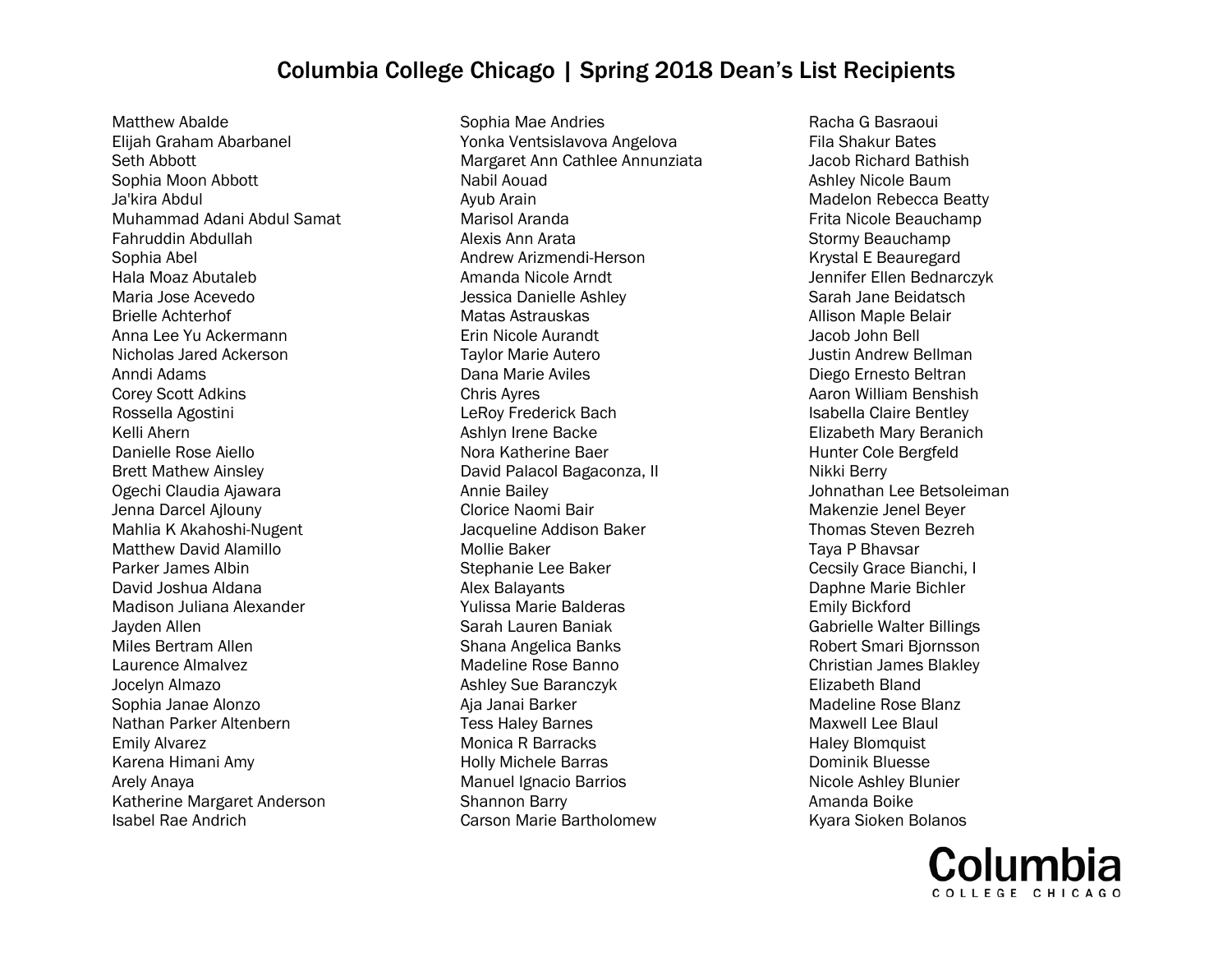Ashlee Lynn Bond-Richardson Cole Matthew Bonnema Heather Stephanie Boon Cameron Bopp Mitchell Todd Borgardt Aubree Mai Borror Joshua Teuscher Boshell Tyra Bosnic Scott Robert Bostrom Breanna R Boswell Armondo Lavante Bouie Caitlyn- Raihannah Boukary Nathan James Bowdish Alexis Nicole Bowe Natalie Elise Bowman Shelby Lynn Bowman Morgan Elizabeth Braastad Alvaretta Brianna Bracey Emilee Brackenbury Eric Michael Bradach Parker James Bradford Nailah Janae Bradley Kacey Anne Bradshaw Mia Brooke Brady Stephen Joseph Bratton Justin Cole Breth Kathryn Anne Bricmont PJ Briggs Alexander Brinkley Madeline Rose Brittingham Kara Alana Brock Selena Nicole Brockert Zoe Catherine Brohm Laura Zanwen Bronson Lucille Marie Brooks Phylinese Vashawn Brooks Aubrey Nicole Brown

Carley Virginia Brown Connar Elizabeth Brown Quintrel Brown Angela Browning William F Bruce KJ Bruels Paige Alison Brunsen Matthew Bruyere Amelia Reed Bryant Jazmin Kiara-Grace Bryant Kellie Elizabeth Buffington Steph Bulandr Tambra Bullock Carter Ashcroft Burch Kaely Faith Burgardt Hannah Jess Burke Brianna Marie Burkey Bennett Caroline Burns Zach Burnside-Alberts Caira Jenae Butler Tarin Martha Butterfield Frankie Taylor Byers Denise Elizabeth Byrne Fabian Cabrera Stephanie Erin Calderon Margaret A Caldwell Jaime L. Calme Sol Camano Taylor Skye Camara Connor Campbell Katy Campbell Madison Leigh Campbell Victoria Ellen Campbell Karla Esmeralda Campos Nick Canchola, JR Tony Caputo Idalia Y Cardona

Jasmine Careddu Paige Marie Carlson Julia Ann Carnaghi Justin Lowell Carpenter Heloisa Renatini Carramate Joshua S Carroll Marie Carroll Matt Carroll Wyatt James Carson Casey Caruso Lev Chanan Caruso David Jay Castellanos Courteney Alexandra Castillo Genesis Tukita Castillo Alisee Cattebeke Ruben Ceniceros Ujjwal Chande Hannah Virginia Chandler Karen Leigh Chaney Hailey Chapetta Tabitha Ann Chartos Nicholas Michael Chatlosh Jennifer Giselle Chavez Michael Chen Yuhsin Chen Clarissa Maria Chevalier Gabe Chinchilla Kavy Chirayil Yanni Chisolm Jason Cho Adam Paul Cholewinski Nathan B Choquette Isabell Lillian Chouinard Tim Christian Chris Chu Jocelyn Ann-Marie Chubb Jade Cichon-Kelly

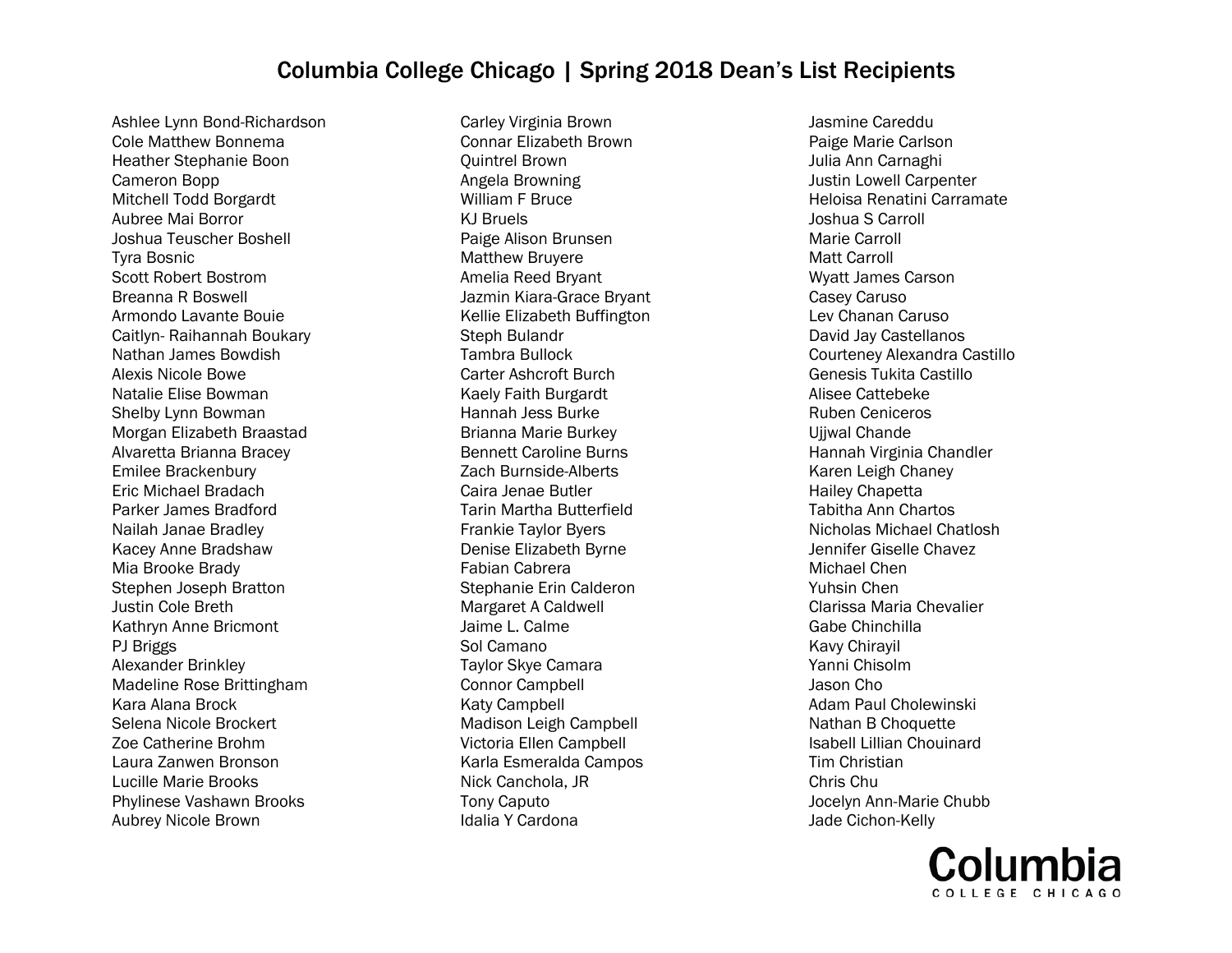Alyssa Michelle Cinatl Matthew Christian Cipolla Javier Alfredo Cisneros Patrick Jeffrey Clark Dimitria Francina Cleare Liz Louise Cleven Emmanuelle Marianne\_C Coche Tia Marie Cochlin David Graham Cochrane Grace Perrin Coelho Searlait Coffey Sarah Saltiel Cohen Jacob Coker Mary Elizabeth Cokkinias Hannah Aubrey Colby Annie Sophia Collick Donijah Jadon Collier Alyssa Rose Collins Margaret Kathleen Collins Marcos Antonio Colon Josa Brianna Comstock Ashley Nichole Cooper Benjamin Michael Cooper Eli Girard Cooper Allison Lee Coppedge Christine Michelle Corazza Katelyn Marie Corpus Maria Natalia Corradin Oscar Mateo Corral Leti Cortes Simona Adele Costanzi Peter Evan Costas Jacob Charles Cox Karsten Mary\_Paxton Cox Grace Elisabeth Creech Clayton David Crook Mackenzie Brianna Crosson

Isabella Marie Crum Sarah Mackenzie Cullen Zach Duane Cunning Sammy Cunningham Maggie Lynn Curran Robert Abbott Curtis Courtney Victoria Cusack Thomas William\_Anderson Cushing Morgan Taylor Cutler Lindsay Marie Cymbalski Emily Anna Czelusniak Jacob William Dagit Alexander L Dagley Brandon Tyler Dams Marco Evan D'Andrea Mary Catherine Daniel, JR Dyana T Daniels Zoey Nicole Danielson Sherman Lee Darden, JR Shannon Marie Dauksza Hailey Marie Davenport Jasmine Desiree David Brett Harley Davidson Gareth Davies Ruben Davila, JR Bonnie Bernice Davis Carly R. Davis Dorian Lavon Davis Emily Lynne Davis Hannah Davis Kolin Ryan Davis Brenden James Dawley Megan Elizabeth Day Natalie Elizabeth Day Michaela Anne De Guire Gabriel Miguel De La Mora Gabriel Conciani De Moraes

Kevin Marley Dean Danielle Elizabeth Deasley Mikaela Helane Dee Tessa Renee DeHart Sean Michael Delahunt Kyle Gregory Delaney Noah Matthew Delaney Sedona Marie Delaney Brian Joseph Delisi Olivia Audrey Deloian Rita Clare Dennin Alyssa Laurenne Derezycky Heather Devin Margaux Di Iorio Alexx Johanna Diaz Mila E Diaz Benjamin Michael Dib Olivia Tyler\_Dickinson Dibb Aidan Kidd Diefenbach Gavin Diehl Cody Dillard Mitchell Louis Dinello Shane M Dioneda Sara Jane DiPaolo Jhavian Lee Dixon Mikela Anyea Dixon Maureen Kara Doherty Armando Ismael Dominguez Natasha Abena Donkoh Caitlin Anna Dooks Jacinda Rue Dorian Rebecca Lynn Dose Hannah Dougall Ryan Regina Douglas Carlos James Douglas Jr., JR Bianca Dovarro Corey Scott Dowd

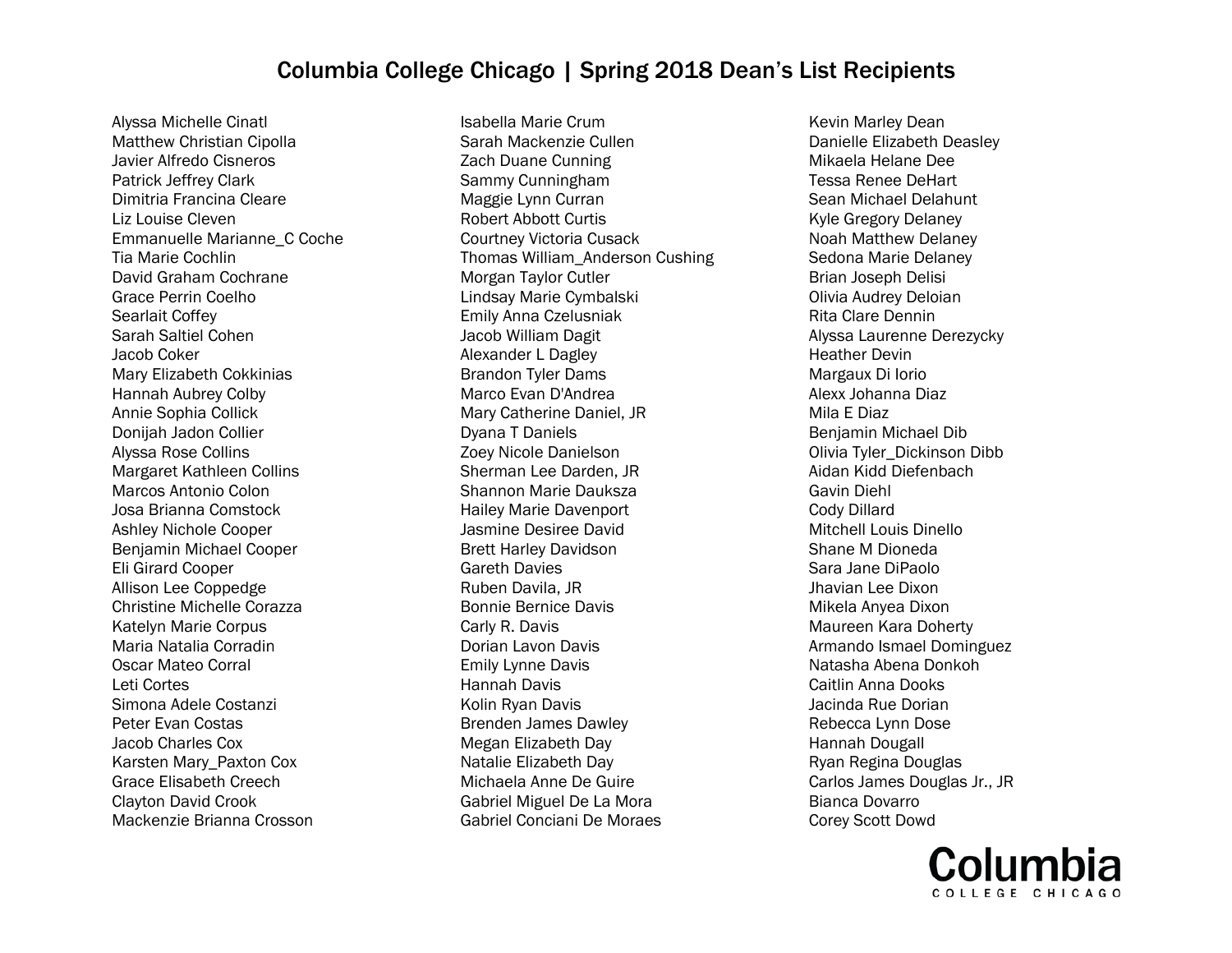Micki Downey Nicolette Downs Shelby Marie Doyle Max Drenckpohl Georgia Ruth Drost Triana Alexis Drozd Thorne Wiley Drwal Yuxin Du Charlotte Duff Cole Riley Duffy Katy Duffy Marissa Lynn Duignan Grant Dunderman Lauren Leslie Dunkelberg Brett Thomas Dunlap Luke Allen Dupuis Denise Ann Duriga Anne Malloy Durkin Katherine Durnik Joy Dominique Duson Maggi Lynne Eachus Brendan Scott Eathorne Luise Ebeling Sarah Elise Eddy Julia Edmonds Steven Joseph Edwards Therese Victoria Edwards Maria Elizabeth Efting Katy Egan Kayla Elizabeth Egan Eva Dulaney Eig Zoe T Eitel Niv Yosef Elbaz Vanesa Elias Isabella Martin Eliopulos Jonathan Jerome Elkins Briana Nicole Elliott

Lillian Elice Elliott Brittney Michelle Ellis Karly Ellis Cameron James Ellison Signe Wilhelmina Engstrand Wesley Azores Enriquez Daphne Guadalupe Escalante Victoria Elizabeth Espat Neive M Espy Thomas Kent Evans, III Gabriela Victoria Everett Eduardo Jose Fabian Sofia Grace Fabiano Brianna Santina Facione Delaney Virginia Fagan Quinton Fairbourn Roland Nicolai Fanega Hannah Marie Faris Frances Colleen Farlee Sunnie Ann Farrar Sara Marie Farthing Gillian Nicole Fauntleroy Yuanpeng Feng Mary Lee Fenner Hillary Brooke Fenton Amanda Fichera Nadia Fields Jade Nicole Fier Dario Figueroa Mary Figueroa Lizzie Fish Lindsey Ellen Fisher Kevin Michael Flavin Thomas Flick Kayla N Flory Rachel Marie Flynn Brian Kenneth Ford, II

Madelyne Lenore Forrester Sophie Arianne Forsyth Nicholas Joseph Forsythe Blake Charles Fortin Madelyn Bryn Fox Abigail Lee Francis Ana Yasmine Frank Madeline Jane Franklin Alexandra Antoinette Fredrich Mary Kate Freelove Ariel Jacquelyn Freeman Rylee Freeman Lucia Frisancho Victor Froiman Michael Scott Frushour Kelly Frye Tomoko Fukuda Lexa Dielle Funderburg Chandler Fundum Kyla Gabka Adlai Margaret Gaither-Ganim Emily Ann Gallaugher Maria Clara Galvao Roriz Dantas Sherrita Shecole Gant Pedro Nogueira Garcez Alex Garcia Evelyn Garcia Miguel Garcia Natalie Garcia Emma Rose Gardner Francesca Rose Garippo Brianna Nicole Garrett Kale Garrett Morgan Garrity Allie Gaubatz Jana Caitlin Gautschy Leah Chaya Gaynor

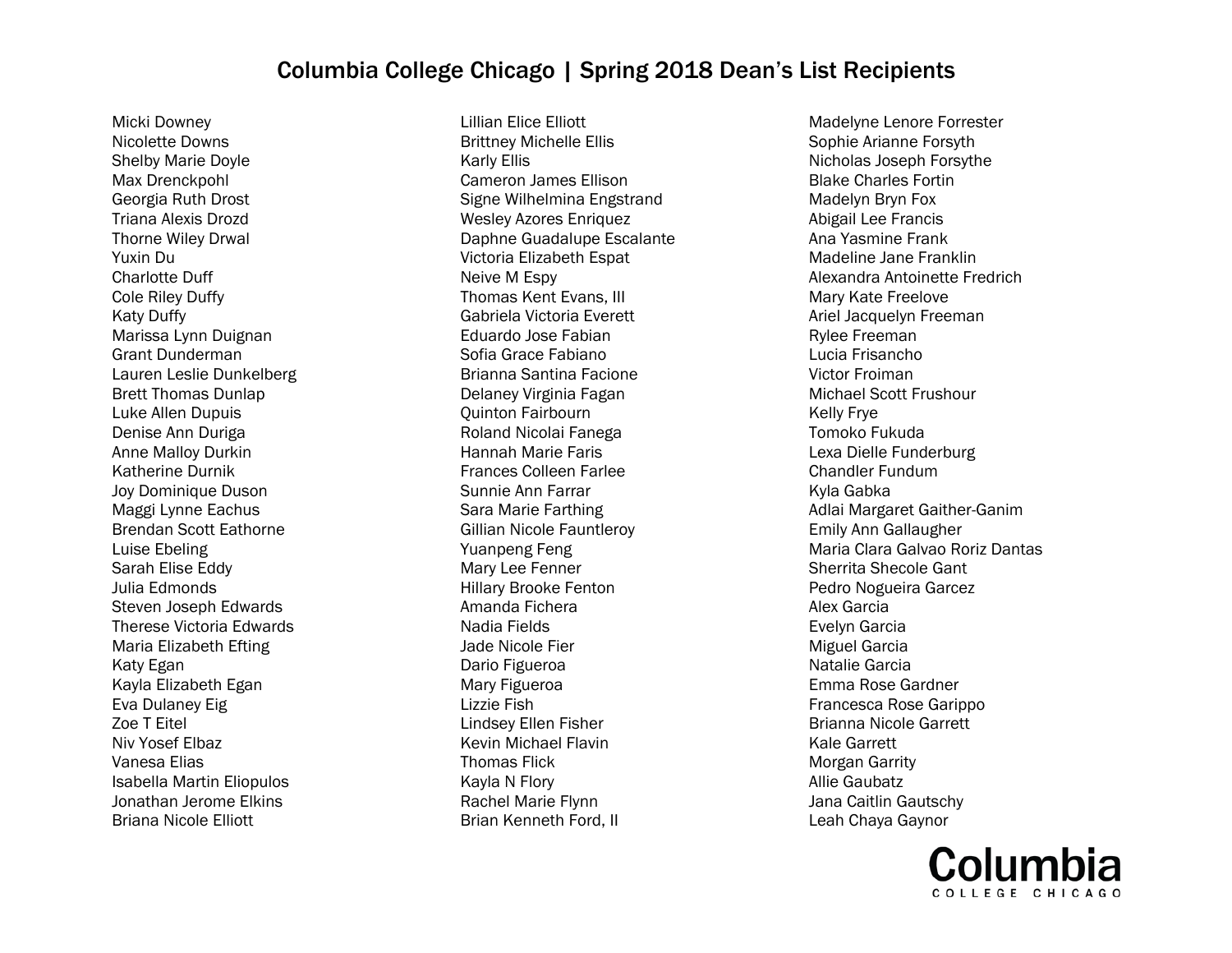Chase C Gehrlich Aaron Gelblat-Bronson Haylee Lynne Gemeiner Zimbo Chris Gessert, JR Tori Gibbons Sophia Antoinette Gilberto Chelsea Morgan Gill Katelyn Summer Gilland Courtney Denise Gilmore Colleen Lee Gioia Lauren Amber Giolli Joshua Devan Giordan Gianna Marie Giralamo Kevin Carl Giribaldi Julia Ann Giroux Shawna Megan Gish Emma Grace Givens Lauryn Michelle Glaser Anais Elisa Glass Ethan Boyd Glover Gianella Goan Anna Kathleen Goldberg Luke Austin Goldfain Elizabeth Anne Gomez Natalie Gonzalez Tatiana Maria Goodman Victoria Rose Goodman Naomi Arlene Gorden Katherina Rae Gorospe Anna Louise Gould Grace A Govostis Madilynn Joanne Graefen Sarah Marie Graf Lorrie A Graham Rachel Ellen Graham Alexander Louis Graner Brett Lynn Grant

Mandy Grathwohl Isaiah Terrell Gray Madison Rae Green Samuel Edward Greenberg Kyslee Hendricks Greve Sara Griffin Taylor Alyssa Griffith Kelly Nicole Griffiths Samantha J Grimes Willow Nicole Gritzmaker Alexander Lane Groat Karsen Gromm Dominic Angelo Gruszczynski Jonathan Steven Grutzius Natalia Guardia Ana Gubic Shaul Marie Guerrero Bridget Colleen Guise Max Manuel Gulias, III Evan Thomas Gulock Lee Roberts Gusman Darby Gustafson Alexandra Grace Haas Lauren Bailey Hackel Brandi Hall Jaleise DeShawn Hall Tristin M Hall Parker Scott Hamilton Morgan Ann Hammen Phoenix Hand Layla Li Hannaford Austin Michael Hanson Khianna Renee Hanson Aliya Marceron Haq Ian Thomas Harder Austen Louise Harmon Dylan Harper

China Marie Harris Julia Lauren Harrold Jordan Matthew Hasek Lameese Hassen Kaylie Sun Haueisen Zoe Marie Haworth Becka Hayes Madeline Elizabeth Hayes Colton Hayward Alexander Hugh Heaney Abigail Patricia Heckel Danielle Doreen Helgeson Aryn Alaine Henderson Sariah Courtney Henning Leland Craig Henry Rachel Marie Hentrich Armando Hernandez Giselle Hernandez Rachel Marie Hernandez Shelsee Shelanda Hernandez Teresa Elizabeth Hernandez Cate Herrold Kaleigh Marie Herter Jonathan Asher Herzig Kinsey Cordelia Herzog Kristina Nicole Hesseln Katie Hettenbach Lex Heyler Moira Catherine Hibbard Sarah McClain Hierholzer Lindsey Christian Higgins Michael Anthony Hilgendorf Jason Thomas Hill Molly Jane Hill Sam Hillsman Cynthia Nicole Hindmon Amanda Jean Hinkle

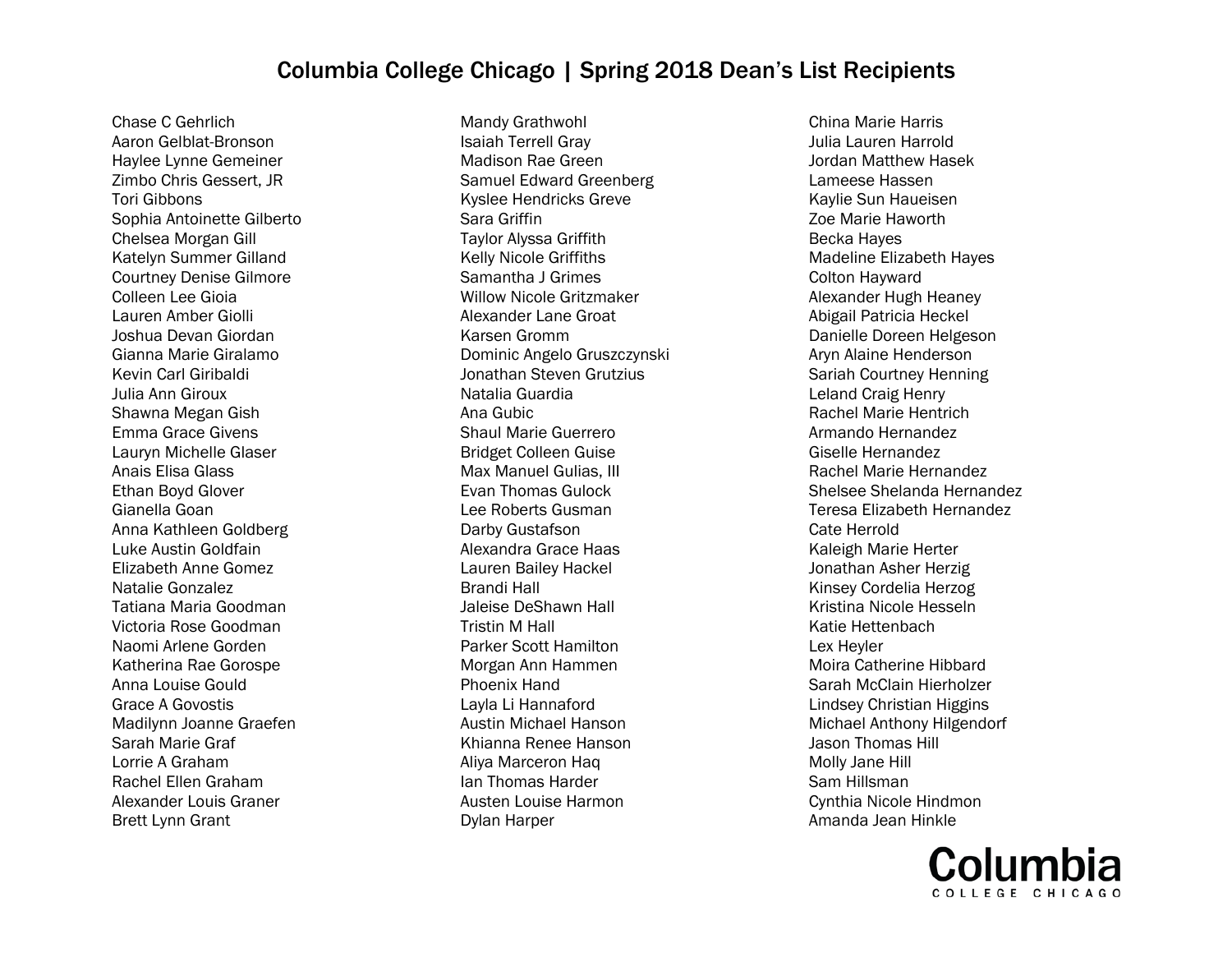Henry Thomas Hoare Patrick Walter Hoarty Jennifer Sandra Hochberg Meghan Patricia Hochhalter Ellen Alexander Hodges Soren Hodshire Kazmira Rose Hoffmann Kaylee Mae Hofman Cassidy Marie Hofschulte Lindsay Ann\_Kehaunani Holeso Ellis Ian Holland Jessica Michelle Hollins Katherine Michelle Hood Ryan Jerome-Michael Horacek Patrick Michael Horba Joyanashae M Horne Joshua Arin Horvath Arianna Alyse Hosinski Madeleine Heleine Hoskins Aysha Ashly Househ Nikki Milan Houston Miles Greggson Howell Junxuan Huang Phoebe Chien Huang Nancy Elinore Hueneke CJ Hughes Haruka Hughes Ben Egan Hullinger Kelyn Roxane Hulsey Daniel Joseph Humphrey Courtney Marie Huntington Elliot Hurtado Salgado Tanner James Husman Mackenzie Taylor Hutchins JuJu Hwang Natalie Hyland Jacob Andrew Hylton

Janae Changcoco Iloreta Maddy Ipema Dema Isbeih Camila Isopo Novi Elec Kayler Izenson Baylee Y Jackson Hannah Jackson Jonathan Parker Jackson Sara Jackson Tristan Blue Jackson Emily Michelle Jacobson John Alexander Jadkowski Samia Fatima Jaffar Elissa Marie Jancich Isabella R Jannsohn Sara Beth Janz Mikaila Heather Jasso Brooke Jaundalderis Ian Jeannin Bruna Pustiglione\_Sarm Jeremias Carlos Philip Jimenez Lizhi Jing Bailey Elizabeth Johnk Amanda Lauren Johnson Delaney McKinna Johnson Drew Johnson Joe Johnson Johnathan Johnson Martin Buck Johnson Mia Silva Johnson Rebecca Lynn Johnson Steven Johnson Tiana Nicole Johnson Carter Mcleod Jones Denzel Jones Gabriele Susanna Jones Marisa Nicole Jones

Milan Ellissa Jones Natasha Nicole Jones Tyler Corbin Jones Sophie Katherine Jones-Kellett Tori Elizabeth Joray Rialin Jose Adam James Joseph Oliver Joukowsky Alexis Christine Julovich Liliana Ursula June Daniel Eric\_Wayne Junkel Caleb Wade Juza Emily Rose Kaberlein Angelina Ann Kanan Miranda Gibbons Kanowsky Evan Robert Karlson Isabel Valerie Karp Rebecca Katula Kyler Paul Kavalle Sylvie Jane Kaver Kendra Jalaine Keeter-Gray Cait Mairead Kegley Katie Kehoe Danniella Noor Kelleher Leslie Ann Keller Cameron Mitchell Kelley Thomas Kelly Briana Louise Kennedy Dillon Taylor Kennedy Jacob Bailey Kennedy Patrick Biondo Kennedy Delenn Jeannette Kerkhof Libbey Ketterer Jill Kettman Ammara Makeena Khalid Kenneth Khau Moe Kheirkhah Zoyari

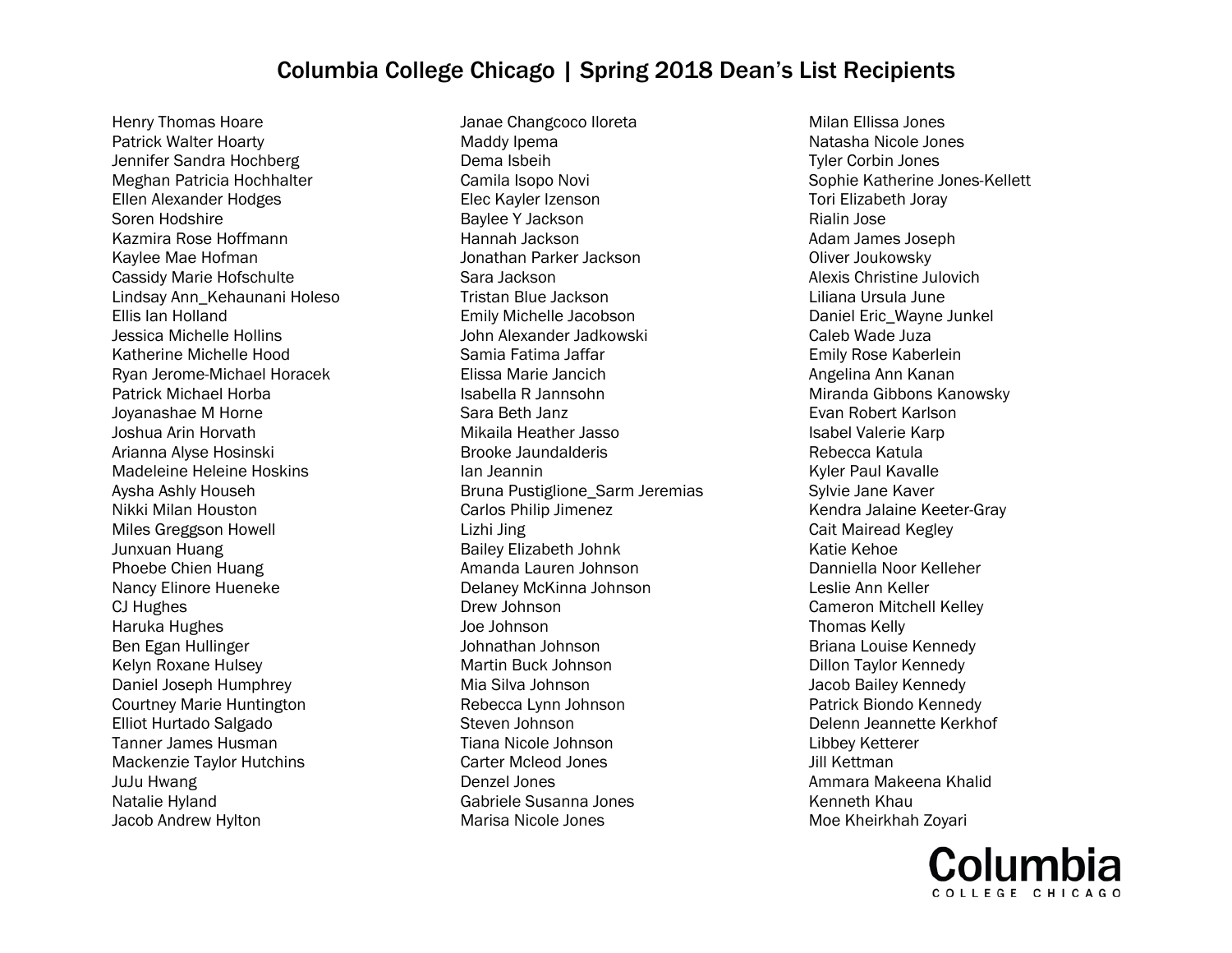Kate Kiehfuss Livvie Anne Kiel Stefanie Kimla Alana Nicole King Ashley R King Sarah Rae Kinn Ari Wolf Kirsch Hannah Paige Kitchens Erin Kivett Michael David Klatt Samuel Richard Kleber Alex Ryan Klein Jessica Christine Klein Jacob Klibaner Jake Klingensmith Richard John Klos, I Stephanie P Knafl Alex Nichelle Knapik Emma Minette Knapp Mark Knapp John Thomas Knight Simon Tate Knuth Joe Koelling Parker Daniel Kohl Anya Corinne Kohlman Oyku Kolat Madeline Barbara Korn Armin Korsos Wendy Kou Jerry Koutsis Abigail Rosemary Kowalczyk Samantha Mary Kowalski Jennifer L Kozlowski Kristyn Danielle Krajewski Jason Michael Krasavage Kian Alan\_Parker Krashesky Seamus Connor Kreitzer

Penpitcha Kruekuenpet Jennifer Noelle Kubicki Casey Robert Kueltzo Caroline Michaela Kulig Jenna Kate Kurecki Annika Liesl Kuz Jade A Kwiatkowski J.T. Lachausse Margaret Mary Ladis Chloe J Ladwig Brandon Matthew Lahman Caroline Cato Lake Kiki Lam Nik Lamaack Marlon Godoy Lang Josette Byrne Langevin Taylor Dianne Laroche Angela Suzanne Larsen Cole Beldyn Larsen Christine Elizabeth Lauer Julian Laurie Mariya Lavrova Rebecca Sofia Lawlor Logan Ronald Leavitt Lauren Claire Leazenby Elizabeth Lebow Cameron S Lee Katlyn Therese Lee Sarah Ann Leeper Karen Ashley Lefferts Colin Joseph Lenburg Ivan Leon Katherine Anne Leonard Shelby Renee Lerner Luna Rosvitha Leverenz Zoe Rao\_Min\_E Levin Douglas Ryan Levinson

Gregory Elliot Levinson Megan Lewer Shannon Mary\_Pauline Lewis Melanie Marie Lex Cong Li Frank Li Zoya Li Siyu Liang Grayson Royall Lichtenstein Katherine Lichter Holly A Liebenow Victoria Rose Lieberman Leticia Lima Sara Elizabeth Linville Sara Marie Litland Katie Lobsinger Kaylin Loer Claire Elizabeth Lostutter Zoe Rayn Lourey-Christianson Eric Preston Lovelock Paula Lovo Case Scott Lowe Sabrina Lozada Allen Christopher Lucas Jacob E Lucas Katelynn Alexandra\_ Luchtenburg Paige Jillian Lucin Jialiang Luo Jazmin Lupercio - Delgado Kelyn Lynch Zihuan Ma Rhiannon Beth\_Ione Mach Carly Elizabeth Mack Essence Nicole Mack Sara Linnea MacKenzie Megan Ellis Magensky Daniel Anthony Mahoney

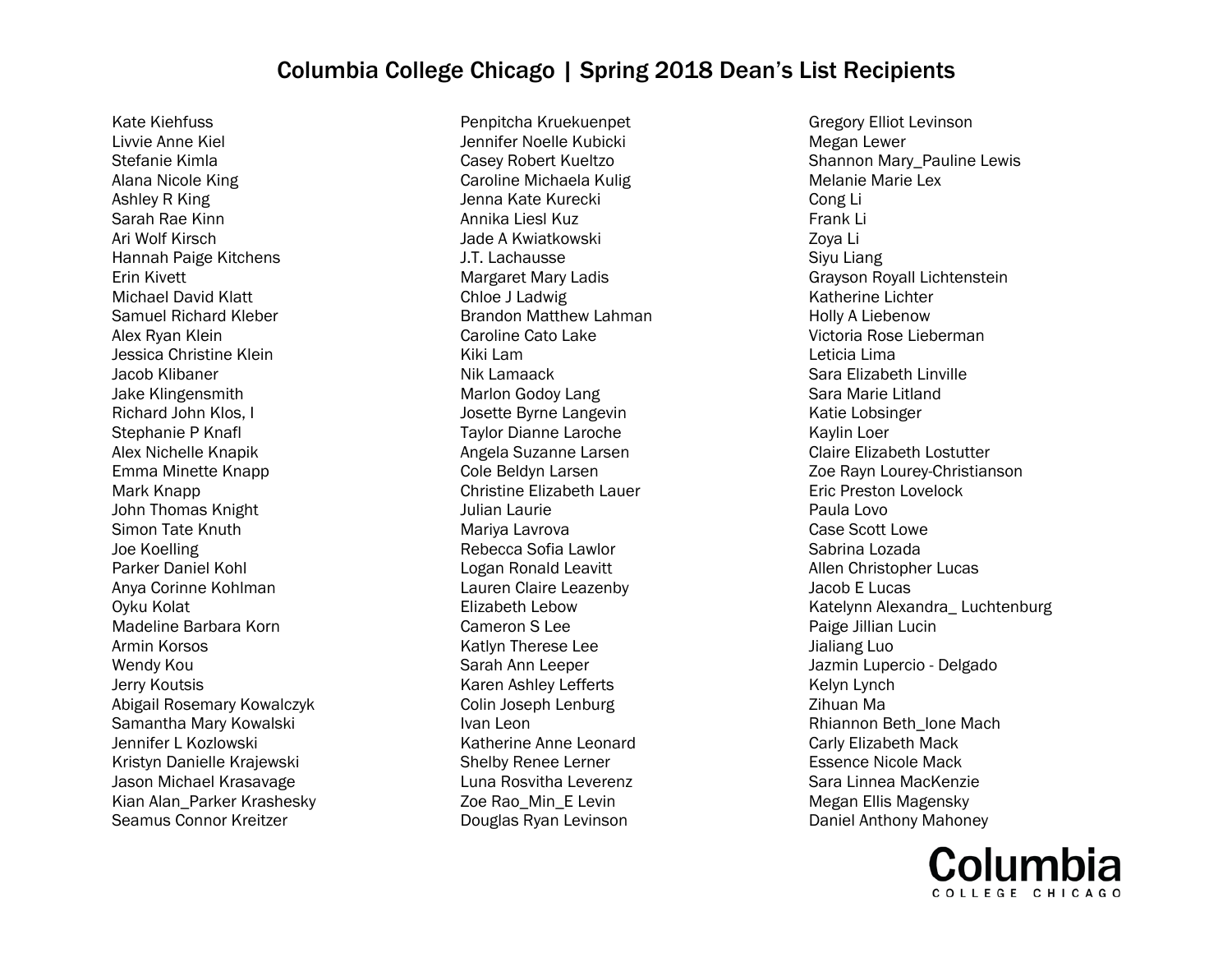Ayla R Maisey Jamal Teymur Malikov Jacob James Malinowski Elvina Malkoc Hoi Wai Man Maneet Kaur Mander Piper Helena Mandle Jordan Michael Mannes Mitch Manning Samantha Anastasia Manning Wan Syahirah Mansor Marina Elise Mantas Allyson Paige Manzella William Amedee Marcil Makayla N Marguet Gabriel Marin Marissa Raven Marinkovich Amara Felice Markovic Hannah Elizabeth Marlinghaus Rowan Glenn Marney Danya Marou Nathan Marquez Ezra James Marshall Celestina Lynn Marszalek Amanda Lee Martens Charlie Martin Karla Michelle Martin Katherine Louise Martin Rebecca Katherine Martin Timothy Martin Liliana Martinez Madison Joy Martinez Alexis Nicole Marts Gillian Rose Marwood Jessica Mascarenhas Matt Masino Nate Mason

Coleton Ryan Mastick Austin Miller Mateer Amelia M Matteson Mulan Matthayasack Amanda Claire Matthews Lukas Matuszewski Carolyn Marie Matyus Shwe Aung Maunge Katelyn Elise Maxon Abby Mayhue Eugene Isaiah Mays Rhyarna Oletha Mcbride Lili Claire McCormack Rachel Grace McCumber Kendall Leigh McDermott Megan Margaret McDonald Rose Martha McDonald Sarah Elizabeth Mcdonald Maddy McEachen Megan Elizabeth McFarland Riley Payton Mcfarlane Madelyn Adaire McGarry Monica McGarry Austin David McGrath Zoe June McKee Valentine McLemore John Porter McLeod Lauren Nicole McSweeney Maria Anna Meade Melanie Nicole Medrano Tony Martin Meers Annah Louise Meintzer Morganne Lynn Melcher Amanda Melley Albina Melnichenko Rochelle Escobar Mendoza Josh Menon

Guillermo Alejandro Merlos Hannah May Merrill Blaise M Mesa Kevin Louis Meskan Maddie Mette Gina Marie Meyer Logan A Meyer Andrew Meyers Emmalyn Sarah Meyers Olivia Mei\_Hua Meyers Kara Middleton Kamila Miekina Madison Rae Mientus Kashmir Mikos Michelle Renee Miles Andrew Michael Miller Grace Elizabeth Miller Meredith Anne Miller Sarah Dorothy Miller Zoe Ann Miller Koshie Mills Matthew Michael Mills Matt Miltonberger Jason Min Chase Evan Mincey Asa Minter Neriza Danga Miranda Emma Dailey Mitchell Karli Elizabeth Mittel Lorelei Iwalani Miyamura Hermon Mogos Malin Elisabeth Molander Nina Ruttan Moldawsky David Enrique Montalvo Brianna Marie Moore Gabrielle Erica Moore Jeffrey Alexander Moore

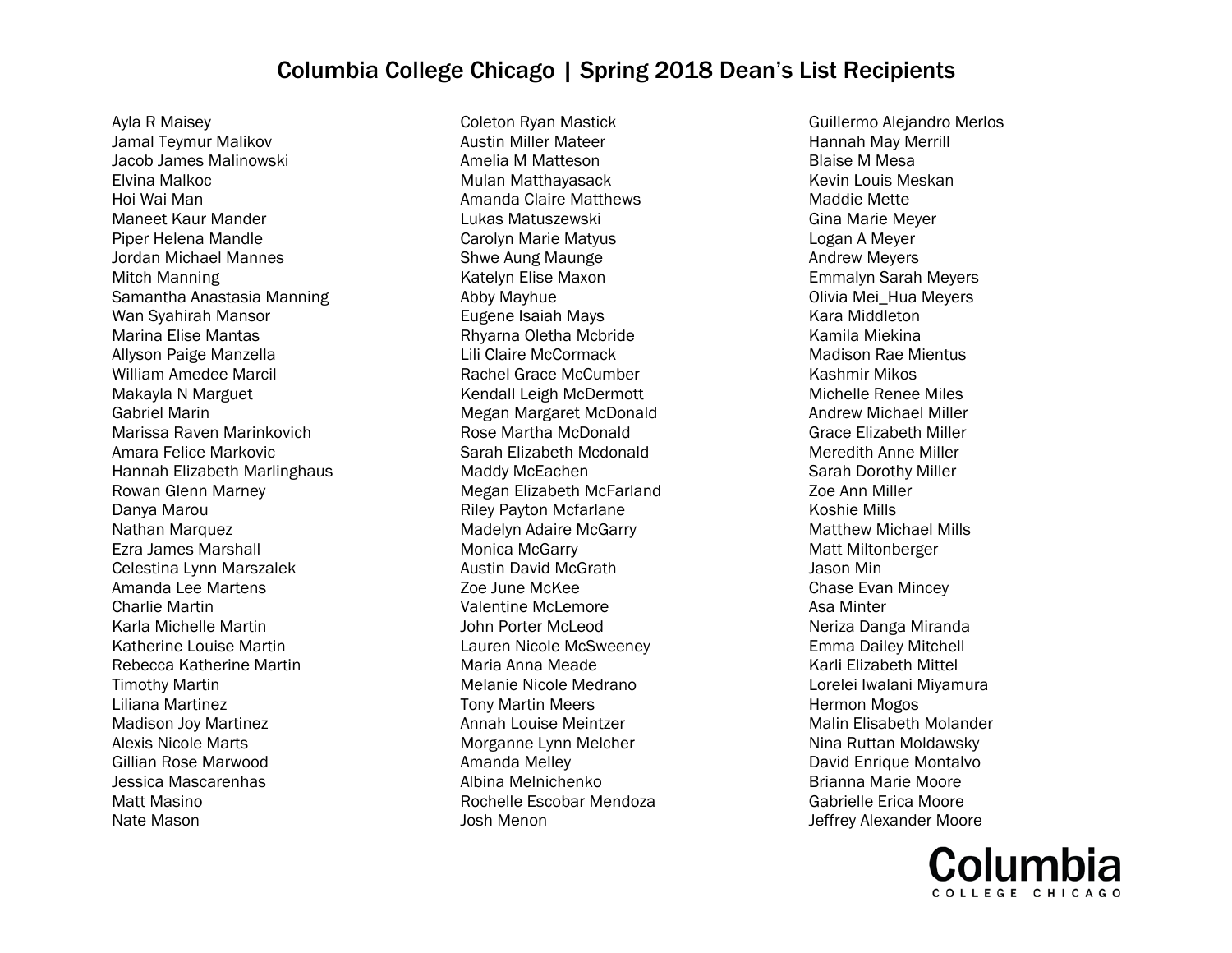Shannan Nicole Moore Liv Moriarty Miranda Morin Anna Leigh Moritz Anais Moron-Sanchez Andrew Samuel Morris Christopher James Morris Ray Morris Kendall Morton Jena B Mosca Erin Jean Motyl Margaret Motzel Andrew Ng Moy Derek James Muhl Brendan Mulchrone Susannah Jane Mulhern Sergio Munozgonzalez Antoinette Marie Murillo Jacqueline Rose Murray Jason Quentin Murray Kiana M Murray Josh Muszynski Umiko Grace Nakamura Talia Sullivan Neidorf Crosby Ryan Nelson Dalin Keith Nelson Hannah Marie Nelson McKenzie Louise Netz Kelsey Therese Neumann Raiza Cheyenne Newberry-Quiroz John Newell Lina Ngo An Thi\_Chau Nguyen Michael Nguyen Tina-Kim Thanh Nguyen Jenn Nicholls Kristen Elizabeth Nichols

Therese Niedbala Katarzyna Maria Niezgoda Jason S Nimako-Boateng Robert Youash Noia Timothy John Nolan, JR Annalise Gail Nordgren Ana Nordwig Joann Nosek Maya Micayla Nudo Shannon Nugent Samantha Jo Nyenbrink Charles Boyd O'Brien Monica Guadalupe Ochoa Mackenzie Faith O'Connor Veronica Oczowinski Batoul Amin Odeh Calvin Wye\_Kit Oh J Oh Jessica Younjung Oh Jeffrey Michael O'Keeffe Chris Okimoto Sofia Olivarez Taleisha Oliver Salma Mahmoud Omari Juliana Bukola Omokheyeke Garrett Galen Omvig Esther Nadine Onate Shelyse Isabel Opio Danielle Ann Orawiec Quevon Ilrick Orisme Aleksandra Magda Orlikowska Brandon Lee Orlowski Benjamin Fernando Ortiz Moeka Osada Emily Osborne Mariah Osburn Carlos Mariano Osuna

Liliana Allison Otero Avery Connor\_Fleischli Otten Josh Otto Angel Skyy Overton James Oxyer Anthony Raymond Oyer Celeste Dominique Paed Deanna Louise Palmer Bernard John Dechavez Paner Gabriella Josephine Papas Yiorgos Anthony Pappas Sonja Elisabeth Pardee Allison Skye Pardieck Matt Vincent Parenti Daniel Park Claire Li\_Ming Parker Phoebe G Parker Niki D Patel Raj Narendrakumar Patel Melody Kay Paul Megan Nicole Pawlak Brooke Riane Pawling Joseph William Payeur, JR Maya Elizabeth Payne-Schomaker Ava Peabody Benjamin Stanton Peachey Mariah Pendleton Sierra Pennala Brendon Seth Perdikis Carla Rosalie Pereyra Abigail Andrea Perez Austin David Perez Nathan J Perez Megan Perrero Rhiannon Star Perrin Arden Rosemary Peterson Haley Peterson

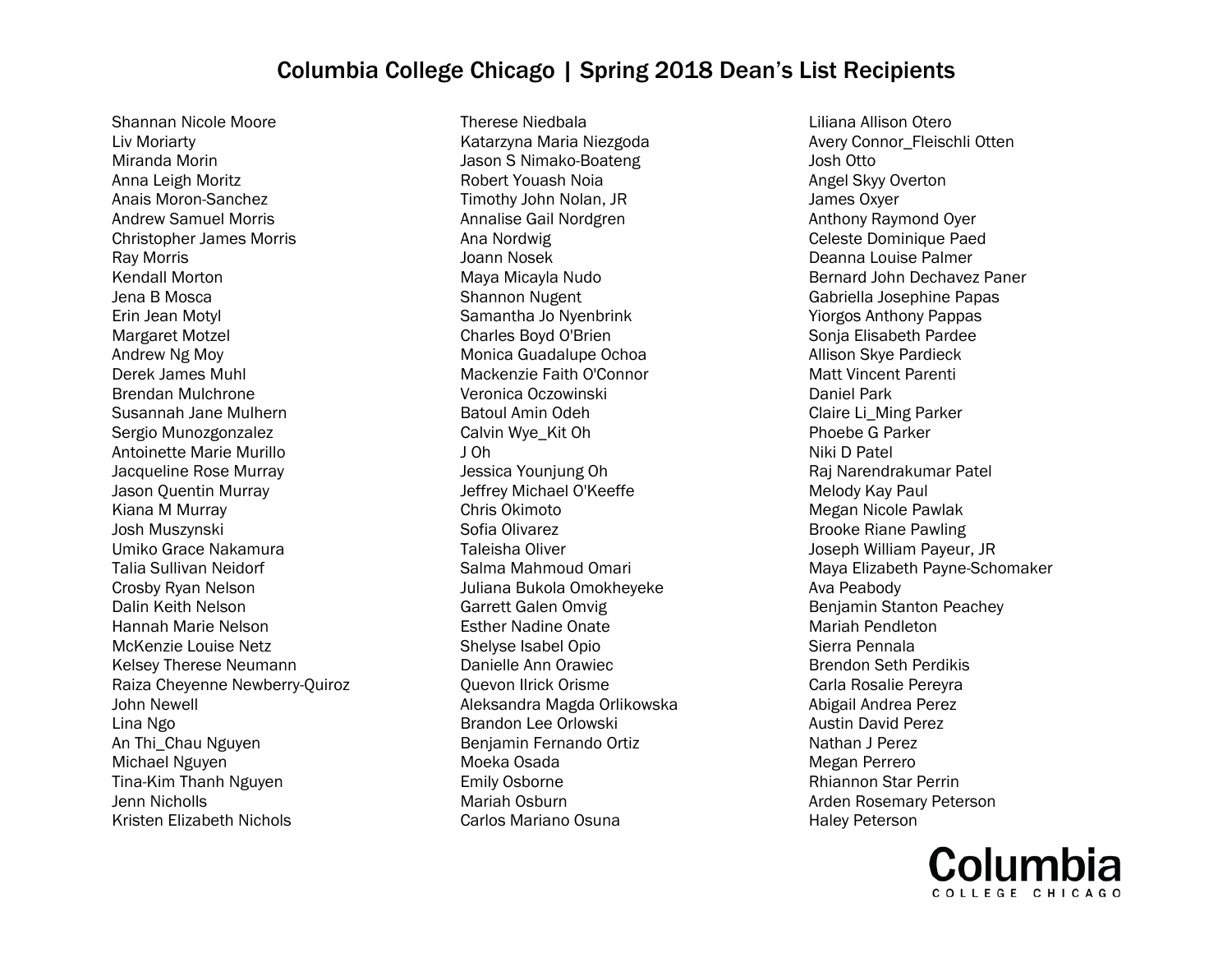Kyra Beth Peterson Richard Petry Devin Rene Phillips David Vincent Piech T.J. Pieffer Kyra Anne Pikowitz Emma Pillsbury Emma Alexandra Piotrowski Elizabeth Esther Piskorski Sydney Leigh Piwowar Mary Grace Plazak Lauren F Plummer Sam Pointon Nathan Robert Polak Nicholas M Polk Maureen Elizabeth Polyak Tess Kathleen Pomorski Grace Marie Pontius Madeline Jean Porter James Taylor Post Ken Potocki Malley Powell Sam Nellis Powell Jessica Rose Powers Ian Preston Madelena Primini Ashley Prine Sydney Chanel Pritchard Danielle Nicole Przybysz Daniella Marie Putrino Tanner Marcus Puzio Sarah Pyne Kayla Gail Qualls Alexandra Maria Quigley Molly Elizabeth Quinn Laura Quinones Beatriz Quiroz

Ivana Radeka Molly Marie Raduenz Eryn Nicole Rafferty Michael Rahme Zoe Raines Clara Rainone Christian Alexander Ramos Cynthia Rangel Cameron James Rapata Lauren Elizabeth Rapata Michael Rapuano Hector Andres Rasgado, JR Hannah Raymundo Jade Alanna Rector Savannah Bryce Rednour Chyna Reed Cole Anthony Reed Genna Marie Reed Shaquita Reed Karl Regensburg Alec John Reicher Erin Nicole Reid Eric Joseph Reier Miranda Elizabeth Reinert Camila Rengifo Jenna Racquel Resendiz Kevin Scott Resnick Joselle Blanca Reyes Zoey Reyes Noah Ribaudo Lauren Emily Ricci Maria Elena Ricci Raina Lynn Rich Sydney Bermudez Richards Julia Richardson Marlayna-Rose Richardson DeLisia Richmond

Michael Scott Rieke Quinn Thomas Rigg Chloe Erin Riley Jenna Christine Rillie Ian Ring Paul Lawrence Ripp Nicholas Eric Rissmeyer Conor James Ritchie-Dunham Jason Ritter Matthew James Rivera Michael Dmaian Rivera Camila Rivero Aliza Fatima Rizvi Austin Tyler Robare Grace Haley Robbins Jori Amahria Roberts Richie Michael Roberts, III Camille Josephine Robertson James Young Robertson, II Patrick James Robey Peyton Danielle Robinson Gabe Rodriguez Shannel L Rodriguez Vannah Rodriguez Anna Elizabeth Rogers Mad Rogers Jon Roman Anna M Romano Cassandra Aurelia Romero Ally Katherine Rosenthal Justin Forest Rosinke Charles Jacob Ross Grace Angeline Roushdi Patryk Daniel Rozalowski Angela Lucia Rublaitus Kyle Goebel Rudolph Samuel Phillip Ruesink

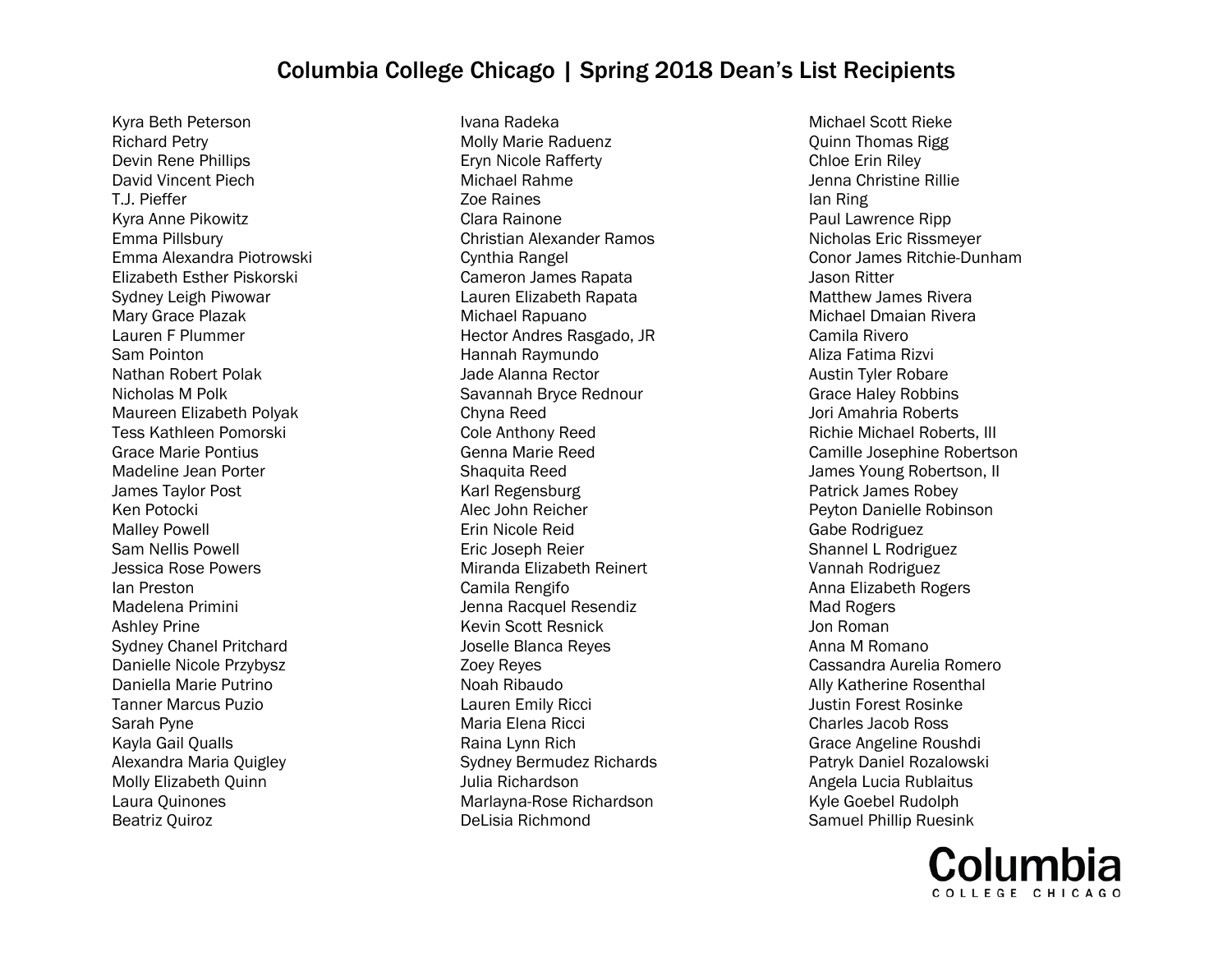Michael David Rundle Nathan Joseph Russo Glenn Brian Rust Ian S Rust Jennifer Morgan Rust Liz Marie Rybka Malcolm James Ryshavy Paulina Aniela Ryt Alana Saad Jonathon M Sadowski Brianna Elizabeth Saenz Brianna Marie Sage Andrea Paola Salcedo Llaurado Adriel Cayla Salinas Gregorio Salinas, JR Nash Evert Sanderson Pedro Adrian Adrian Sandoval Alexis Jade Sandroff Celine Sebastian Sanel Emily J Sarra Justina H Sathchakham Katherine Elizabeth Savely Hope Victoria Sayre Annalise Nicole Scaffidi Alexander William Scarfe Spencer Thomas\_Robert Schael Rachel Marie Schafer Olivia Schappacher Sterling Courtenay Schexnider Lainey Schiek Hannah Rose Schierbeek Sarah Schiff-Berger Luke Schilder Cody Schlabaugh Todd David Schlegelmilch Elana Kristen Schmidt Kathleen Elizabeth Schmidt

Kelsey Lyn Schmidt Bethany LaVonne Schmieder Maria Schrater Alexandra G Schrepferman Rachel Ann Schrock Carsen Nora Schroeder Miles Jahausa Schuett Megan Leigh Schuetter Hailey Barbara Schultz Ian G Schultz Ethan Schwabe Harry Donal Schweigert Sullivan Priscilla Mercedes Scola Belinda Autumn Scruggs Olivia Louise Scruggs Madison Caroline Seabrook Kendra Rose Searl Lilly McKay Seay Alexandra Secrieru Adele Sego Cassandra Lyn Selsor Allie Semrow Mohit Sengupta Grace Catherine Senior Priya Seth Ryn Sevcech Amit Shailesh Shah Kathleen Ann Shanahan Zach Sharp Madison Marie Sheets Sophia Rae Sheets Emma Nureen Sheikh Winter Domonique-Nicole Sherrod Shangzhi Shi Nicholas Brett Shinners Autumn Shively Emily Lynn Shoop

Matthew Alan Shope Brogan Eleanor Shore London Chantel Short Donna Marie Siegel Hannah Kae Siglin Jessica Louise Siletzky Anaje Mar Silva Cynthia Silva Edith Silva Giovanni Silva Nathalie Silva Elaine Claire Simmons Aaliyah Sims Kaylie Nicole Slack Dominique Slaughter Christine Eleanore Slavik Miranda Lea Slupski TyKira Devon Smalls Lawson Wesley Smead Rylie Nicole Smedley Angel Neva\_Victoria Smith Christian Smith Clayton Garrett Smith Copeland Marie Smith Drew Elizabeth Smith Emma Jayne Smith Kelan Matthew Smith Kimberly Rae Smith Maddy Smith Mary Marie Smith Rae Smooke Jena Taylor Snelling Marisa Patrice Sobotka Jacob Alexander Sokolevski Sharlene Nicole Solis Walter Daniel Sorel Marc Sorensen

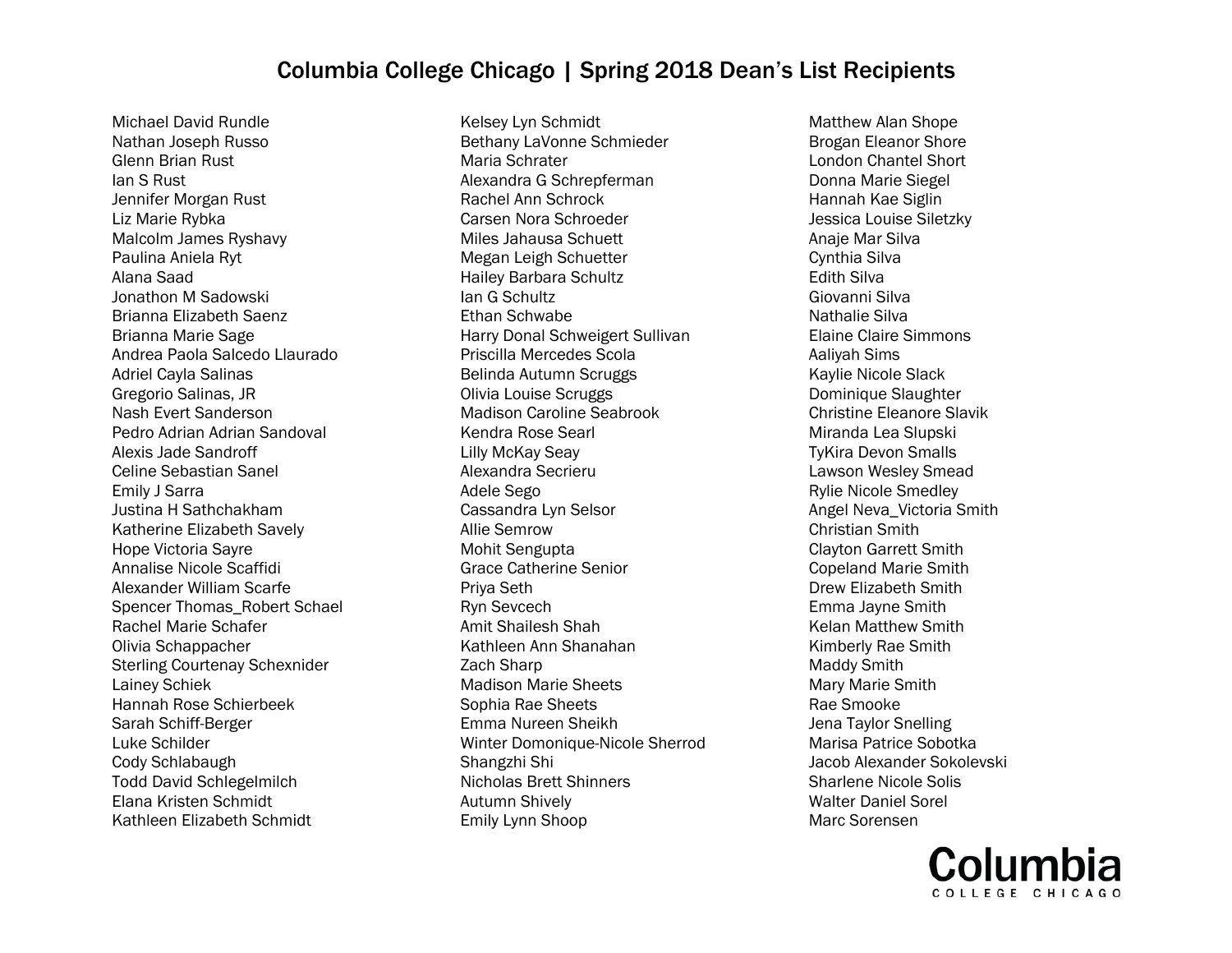Caleb Sowle Gia Rita Spalla Paige Jocelyn Spychalski Jessica Paige St John Aleah Rae Stacey Nia Kamil Stafford Sylvie Arabella Staiger Evan Wharton Staley Sierra Brooke Stamm Brandon C Stanley Claire Stanton Thomas Gabriel Star Nina Starcevich Christian James Starr Erin Elisabeth Stearns Daniel Jeffery Steininger Catherine Julia Stema Ariana Rose Stevens Chloe Astelle Stevenson Allen Kingsley Stewart Gwendolyn Holly Stovall Lex Strader Andrea Lauren Strickler Scott Bernard Strom Nicholas Armahn Stroud Morgan Lynn Stubblefield Colette Hanna Stubitsch Jacob Colin Stucki, III Madelynn Joy Stuenkel Rebecca Leigh Stutzman Matthew James Sumague Benjamin Steven Sundwall Voravan Susettheenee Logan Sutherland Jordan Rose Swanson Evan Louis Szewc Jenna Symone Tahhan

Jacob Tallon Joshua David Talo Sabrina Susan Tamas Jiening Tao Megan Marie Tarpinian Kristen Karon Tatum Kayla Christine Taylor Scott Andrew Taylor Arianna Terlitsky William John Terry Wayne Sterling Thackston, III Sally Thames Annella Elizabeth\_Marie Thomas Claire Elizabeth Thomas Donovan Victoria Thomas Hannah Gifford Thomas Javonta Thomas Abigail K Thompson Allison Jessica Thompson Sidney Renee Thompson Tristan Thompson Baylee Anne Thorburn Madison Cynthia Thornton Abigail Faith Tierney Aja Todd Erika Todd Dalton Barry Tokarczyk Natalie Christine Toland Shanelle Marie Armesi Tolentino Katlyn M Tolly Sevina Velieva Topalska Andrea Torres David Frederic Totten Simone Minnie\_Yolan Townsend Madison Elaine Tozier Keturah Travis Pedro Alonso Tresgallo

Ariel Etana Triunfo Anh Truong Sam George Tudor-Hidy Patrick Scott Tumulty Kim Tupas Angel Marie Turan Dylan Quinn Turcott Julianne Marin Turkel Josh Kenneth Turnipseed Sharonda Amelia Tutson Claire Wright Tyznik Michael Raymond Ulm Danielle Marie Uppleger Luke Raymond Uritescu Mia Rose Vaananen Leon Valdez, II Jane Esther Van Amberg Edward Joseph Van Getson, V Shay Lee Van Lue Bardwell Bardwell Van Sickle Michael David Vanbodegom-Smith Mandi Cheri Vanhoy Casey Varanasi Daniel David Vargas Felipe Fiorini Vasconcellos Anthony Joseph Vasquez, JR Lori Catherine Vasquez Madika Vaynerman Duvina Ruby Vazquez Melanie Yesenia Vazquez Paul Joseph Vedier Daniel Vega Tamara Vega Frank Charles Vella Sarah Anne Verespej Matthew Charles Vergun Matthew Ryan Vetter